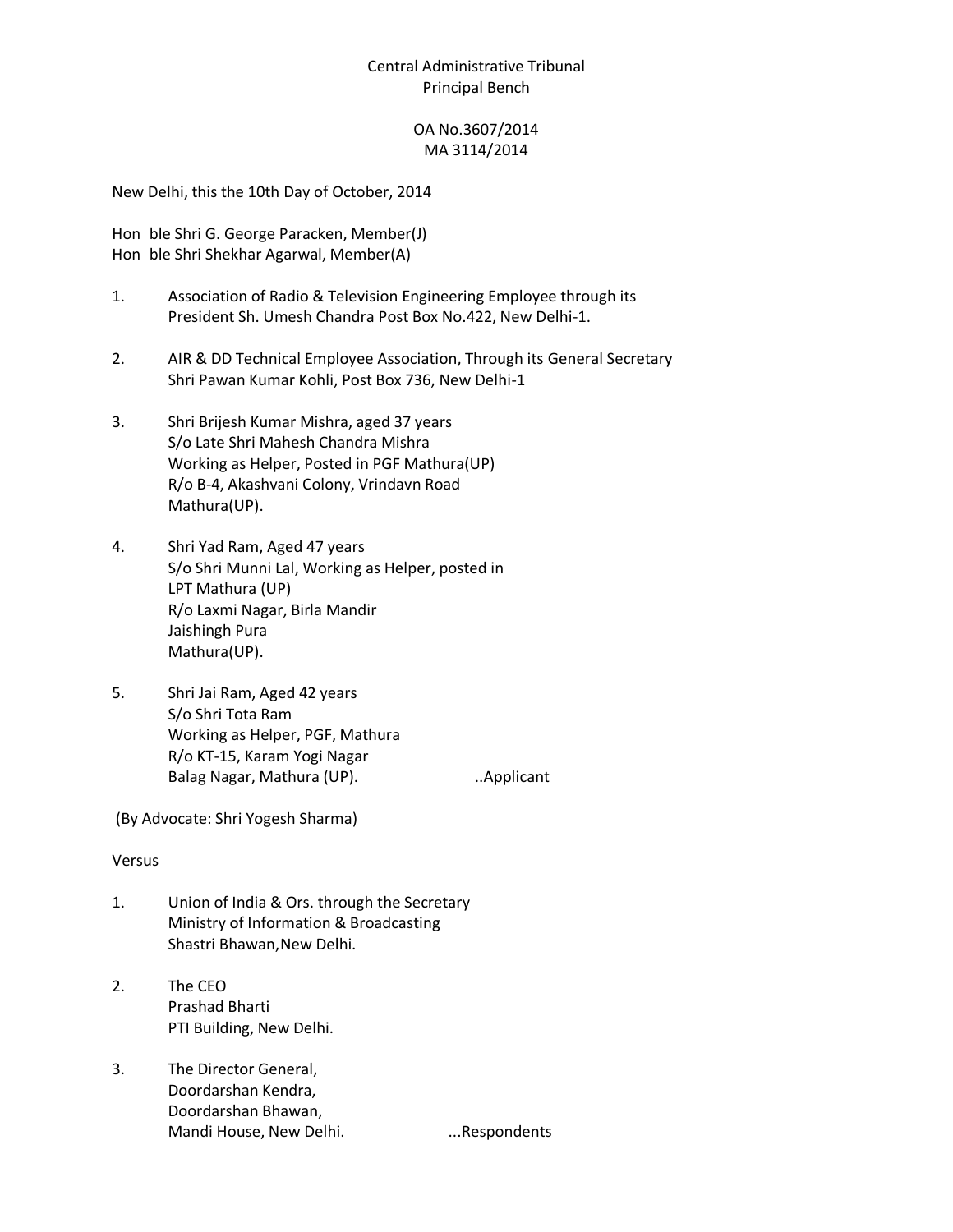### Order (Oral)

Shri Shekhar Agarwal, M(A)

## MA No.3114/2014

This MA has been filed under Section 4(5) of CAT (Procedure) Rules, 1987, for joining together.

2. For the reasons stated therein the same is allowed.

## OA No.3607/2014

3. The applicants have filed this Original Application seeking the following reliefs and interim relief:-

1. That the Hon ble Tribunal may graciously be pleased to pass an order directing the respondents to grant the 1st and 2nd financial upgradation to all the persons who are working on the post of Helper in Doordarsan in the promotional hierarchy of technical cadre by granting the pay scale meant for the post of Technician etc., by way of extending the benefit of judgment dated 03.04.2014 in OA No.1949/2012 to the applicants with all consequential benefits including the arrears of pay and allowances from due date.

(2) That the Hon ble Tribunal may graciously be pleased to pass an order directing the respondents to re-designate the posts of helper as Broadcast Assistant and given all consequential benefits from due date.

(3) Any other relief which the Hon ble Tribunal deem fit and proper may also be granted to the applicants along with the costs of litigation.

# Interim Relief

Pending final disposal of the main OA, the Hon ble Tribunal may graciously be pleased to pass an order directing the respondents to consider the representation dt. 24.07.2014 and grievances of the applicants in the light of the judgment dt. 3.4.2014 in OA No.1949/2012 by way of passing appropriate orders.

4. We have heard the learned counsel for the applicant and perused the records. As submitted by the applicant s counsel, this case is squarely covered by an earlier order of this Tribunal dated 03.04.2014 in OA No.1949/2012 Shri Rishi Raj and ors. v. Secretary, Ministry of Information and Broadcasting. The relevant part of the said order reads as under:-

3. We have heard the learned counsel for both sides and have perused the material on record.

3.1 It is clear from the Recruitment Rules of the post of LDC as well as Technician that helpers are eligible to compete for promotion in the Limited Departmental exam of both these posts. In this regard, both posts are similar. However, we notice that the post of LDC is not exclusively meant for helpers. It is open to all Group-D staff. The helpers also being Group-D become eligible to compete for the same. On the other hand, the post of Technician is not open under the promotion quota to all Group-D staff. Only helpers are eligible to compete for the same after having put in 11 years of service as such. Thus, in our opinion, the contention of the respondents that the post of Technician is not a hierarchical post of helper cannot be accepted. Only helpers are eligible to be promoted to these posts and, therefore, it has to be treated as hierarchical post of the cadre of helpers. While there is no doubt that helpers can also appear in the exam of LDCs, yet, in our opinion, this is only an alternative avenue available to them